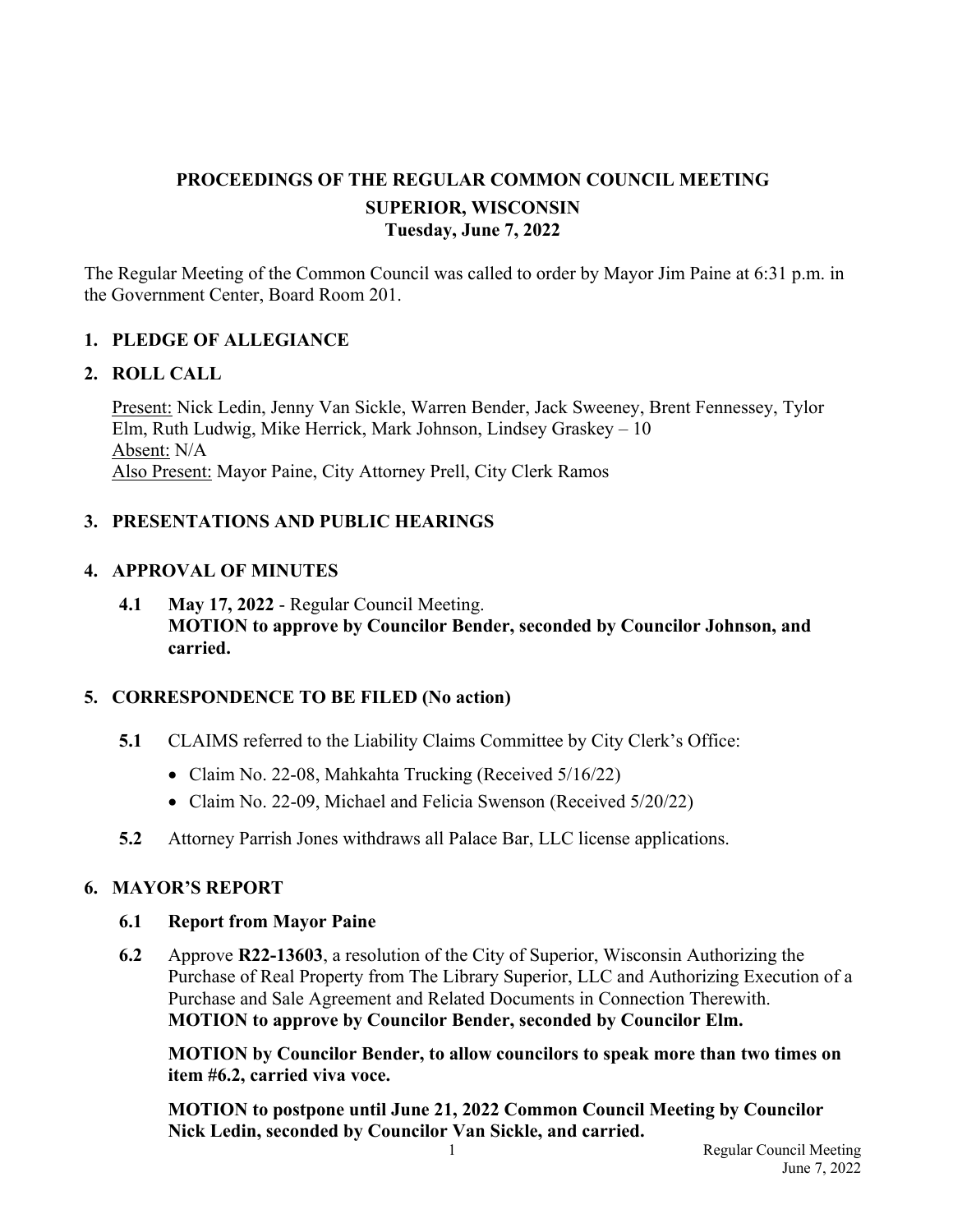## **6.3 Committee Appointments**

SUPERIOR HOUSING AUTHORITY (SHA) BOARD:  **1.** Appoint Jim Paine for a 5-year term, expiring June 2027. **MOTION to approve by Councilor Sweeney, seconded by Councilor Bender, and carried.** 

## **7. STANDING COMMITTEE REPORTS**

- **7.1 Human Resources Committee** *(Meeting held May 16, 2022)* Report from the Councilor Ludwig.
- **7.2 Public Works Committee** (*No meeting to report)*
- **7.3 Finance Committee** *(Meeting held May 12, 2022)* Report from the Councilor Sweeney.
- **7.4 Licenses and Fees Committee** (*No meeting to report)*
- **7.5 Public Safety Committee** *(Meeting held May 19, 2022)* Report from the Councilor Ledin.
- **7.6 Committee of the Whole Meeting** (*No meeting to report)*

## **8. SPECIAL COMMITTEE REPORTS**

## 8.1 REPORTS WITH RECOMMENDATIONS

**8.1.1 Plan Commission** (*Meeting held May 18, 2022*) Report from the Mayor Paine.

## RECOMMENDATIONS:

**1.** Approval of **O22-4273**, an ordinance introduced by the Department of Planning and Development to amend the City Code, Chapter 122, Zoning, to allow firearm sales in C2 – Highway Commercial District.

**MOTION to approve by Councilor Bender, seconded by Councilor Fennessey.**

**Tom Ledin, resident of Superior, addressed the Council about proposed zoning change.**

**MOTION to refer back to Plan Commission by Councilor Herrick, seconded by Councilor Elm, and carried.**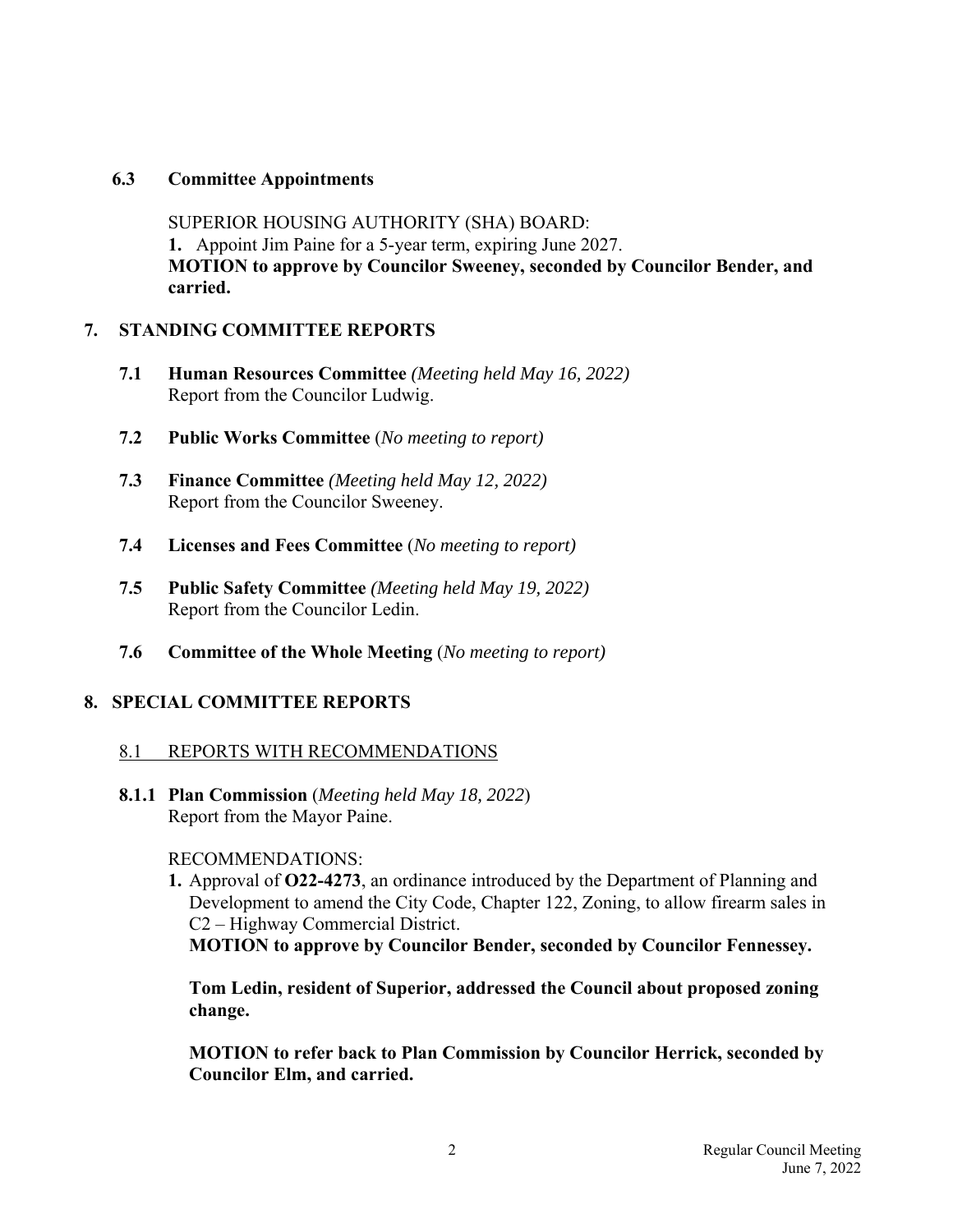**2.** Approval of **O22-4274**, an ordinance introduced by the Department of Planning and Development to amend the City Code, Chapter 122, Zoning, to update drive-through speaker usage.

**MOTION to approve by Councilor Herrick, seconded by Councilor Bender, and carried.**

 **8.1.2 Parks & Recreation Commission** (*Meeting held May 26, 2022*) Report from the Councilor Ledin.

### RECOMMENDATION:

 **1.** Approve the Central Park Disc Golf Course Recommendation to expand the current 6-hole course to a 9-hole course.

**MOTION to approve by Councilor Ledin, seconded by Councilor Fennessey, and carried.**

 **8.1.3 Redevelopment Authority for the City of Superior** (*Meeting held June 1, 2022*) No report from the Chair.

#### RECOMMENDATION:

**1.** Approve **R22-13602**, a resolution of the City of Superior, Wisconsin Providing for Contribution Payments by the City in Connection with Tax Increment Grants in the Maximum Amount of \$1,500,000 in Connection with the OBOS Bluewater Flats, LLC Project and Approving Related Documents and Transactions **MOTION to approve by Councilor Fennessey, seconded by Councilor Elm, and carried.**

### 8.2 REPORTS SANS RECOMMENDATIONS

- **8.2.1 Tourism Development Fund Committee** (*Meeting held May 11, 2022*) Report from the Councilor Graskey.
- **8.2.2 Police and Fire Commission** (*Meeting held May 11, 2022 and Special Meeting held May 17, 2022*) No report from the Chair.
- **8.2.3 Wisconsin Point Committee** (*Meeting held May 12, 2022*) No report from the Chair.

## **9. OLD BUSINESS**

### **10. NEW BUSINESS**

 **10.1** CITY CLERK RAMOS recommending approval of miscellaneous licenses. **MOTION to approve by Councilor Bender, seconded by Councilor Elm, and carried.**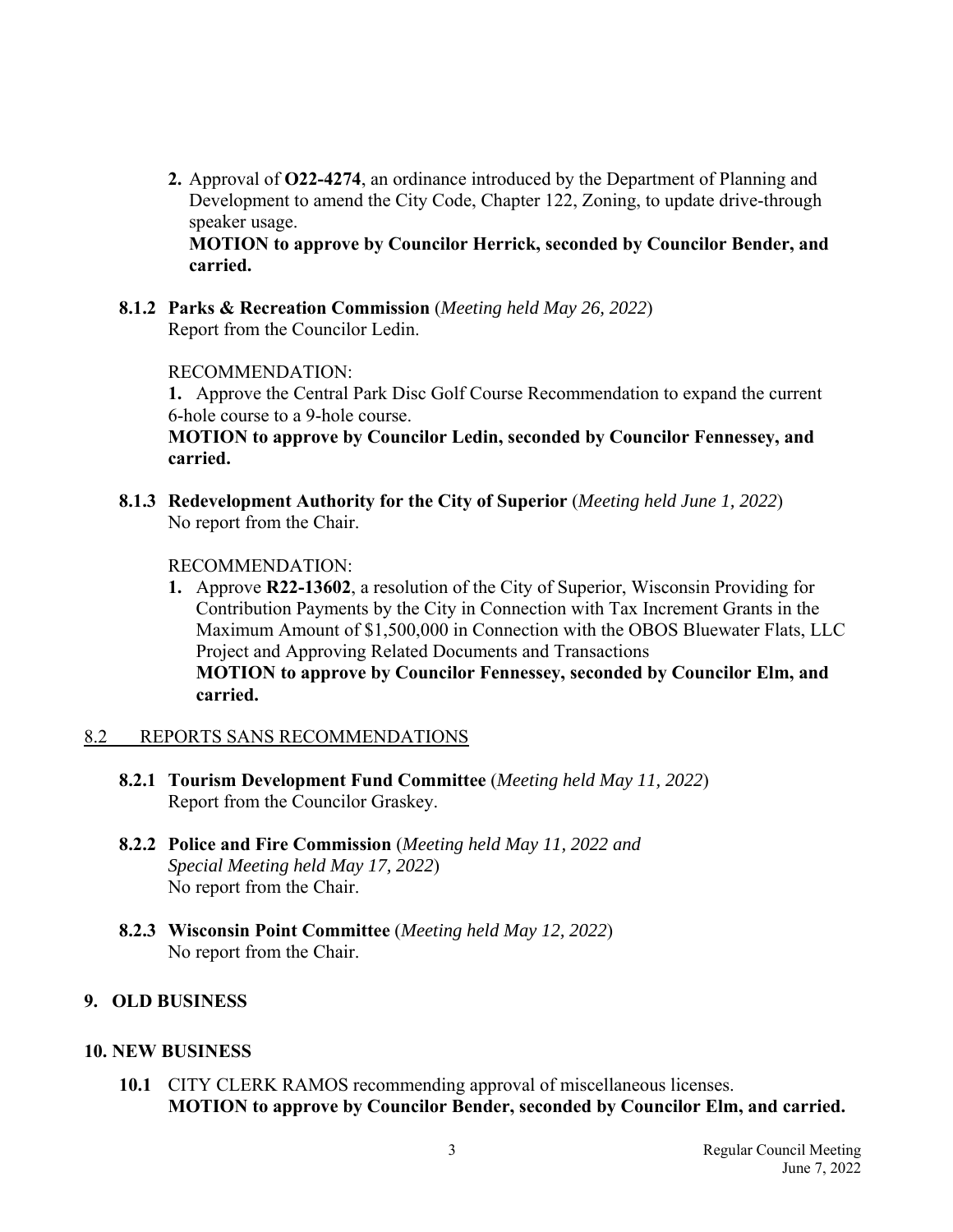**10.2** CITY CLERK RAMOS recommending approval of an original Class "B" Beer alcohol license application for Meyer-Buck Coffee, LLC, dba Empire Coffee, located at 1204 Tower Avenue (Agent: Aryana Buck) for a period beginning on May 1, 2022 and ending on June 30, 2022.

**MOTION to approve by Councilor Elm, seconded by Councilor Graskey, and carried.**

 **10.3** CITY CLERK RAMOS recommending approval of an original "Class B" Liquor and Class "B" Beer alcohol license application for Shelly, LLC, dba Central Pub, located at 1001 Belknap St, Suite 106 (Agent: Shelly Rantala Nelson) for a period beginning on September 1, 2022 and ending on June 30, 2023.

**MOTION to approve by Councilor Elm, seconded by Councilor Bender, and carried.**

- **10.4** CITY CLERK RAMOS recommending approval of a Temporary Class "B" License for Duluth Sail and Power Squadron (President Amy Eingu, 1 44th Avenue East, Superior, Wisconsin 54880) for Captain's Platter Fishing Contest, which will be held at 44<sup>th</sup> Avenue East and Allouez Bay on June 11, 2022. **MOTION to approve by Councilor Fennessey, seconded by Councilor Bender, and carried.**
- **10.5** CITY CLERK RAMOS recommending approval of the Preliminary 2022-2023 Alcohol Report.

**MOTION to approve by Councilor Bender, seconded by Councilor Johnson.** 

 **Councilor Graskey abstained.** 

 **Approval of report carried viva voce.** 

- **10.6** WASTEWATER TREATMENT ENGINEERING AND OPERATIONS MANAGER SHAMLA recommending approval of **R22-13601**, a resolution which confirms that the 2021 Compliance Maintenance Annual Report has been reviewed by the Common Council. **MOTION to approve by Councilor Herrick, seconded by Councilor Ludwig, and carried.**
- **10.7** COMMUNITY DEVELOPMENT MANAGER ANDERSON recommending approval of **R22-16304**, a resolution introduced by the Community Development Division to set a public hearing to amend the 2022 Community Development Block Grant Action Plan. **MOTION to approve by Councilor Bender, seconded by Councilor Fennessey, and carried.**
- **10.8** CITY CLERK RAMOS recommending approval of an Amend the Premise application for the Main Club, located at 1217 Tower Ave, (Agent: Shaun Roos) for a special event on September 2, 2022.

**MOTION to approve by Councilor Graskey, seconded by Councilor Elm, and carried.**